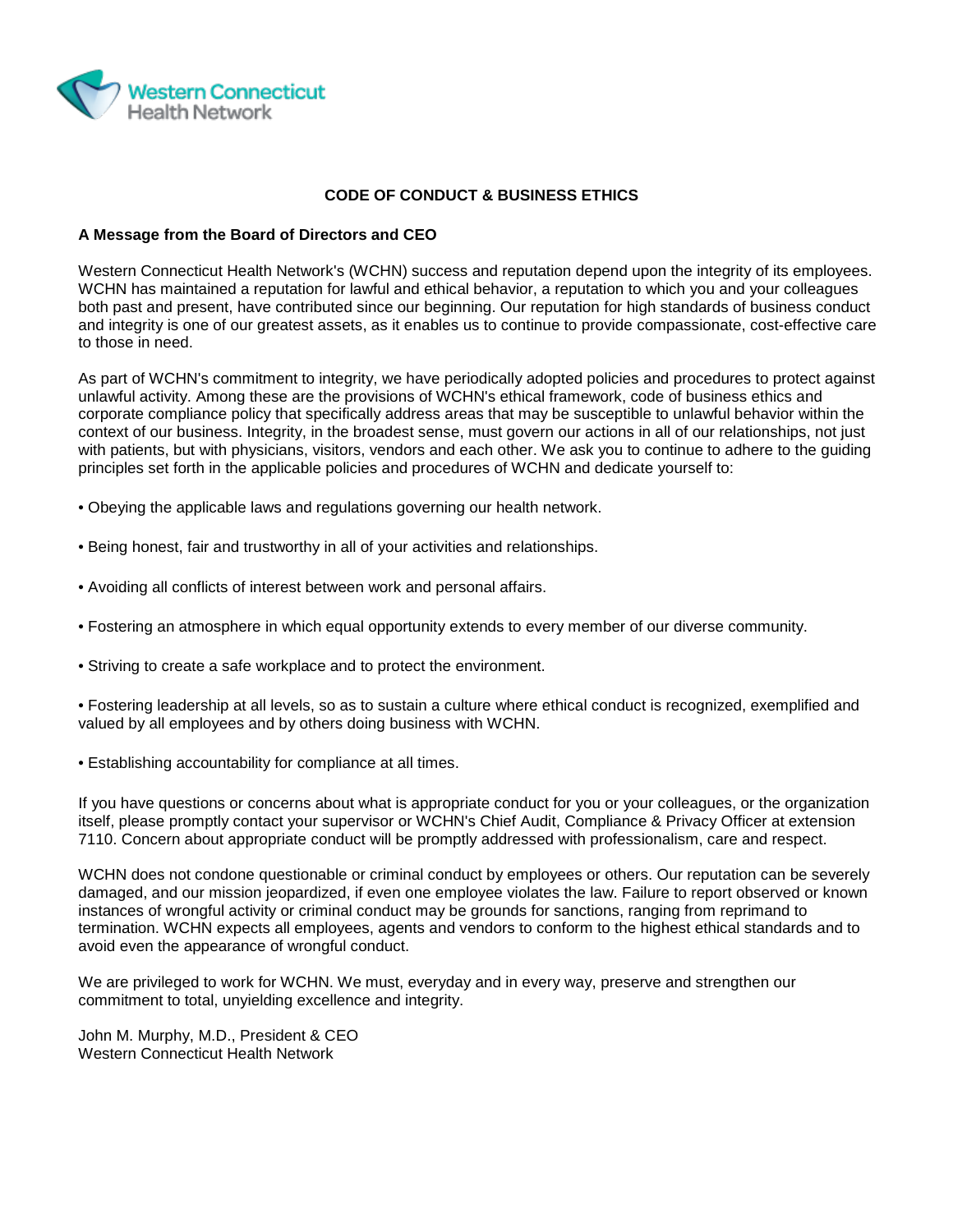# **ETHICAL STANDARDS**

Western Connecticut Health Network expects all employees to conduct themselves in accordance with all legal requirements and institutional policies that apply to their positions. The Ethical Standards outlined below must be adhered to by all staff.

## **Compliance with legal requirements:**

We must abide by the letter, as well as the spirit, of all applicable laws and regulations.

#### **Adherence to ethical standards:**

We must adhere to the highest ethical standards of conduct in all activities.

### **Respect for patients:**

All patients are entitled to equal access to care and to be treated with respect and dignity. We must respect the privacy of patients and fully comply with confidentiality obligations.

### **Respect for fellow employees:**

All employees are entitled to be treated fairly and respectfully. Discrimination based on race, color, religion, national origin, age, gender, marital or military status, disability or sexual orientation is strictly prohibited, as is sexual harassment.

### **Maintenance of accurate records and documents:**

All Western Connecticut Health Network records, documents, and reports must be accurate, complete and in compliance with internal as well as governmental requirements. All bills for patient care services must be based on the services actually provided and supported by the required documentation.

### **Avoidance of conflict of interest:**

We must avoid conduct which has even the appearance of conflict between our personal interests and those of Western Connecticut Health Network, and comply fully with the Policy on Conflicts of Interest.

#### **Adherence to proper business practices:**

We must conduct our business activities on the basis of fair competitive practices. All purchases of services and supplies must be from qualified and reliable sources and be based upon objective factors.

#### **Compliance with environmental laws:**

We must comply fully with all environmental laws and regulations - All hazardous materials and infectious wastes must be stored, handled and disposed of in full compliance with all laws, regulations and policies.

#### **Protection of occupational safety:**

To ensure a safe work environment, we must abide by all laws and regulations regarding occupational safety.

#### **Maintenance of a drug and alcohol free workplace:**

The use, sale, purchase, transfer, possession or presence in one's system of illegal drugs is strictly prohibited. Similarly, the use, sale, purchase, transfer, possession or presence in one's system of alcoholic beverages while on duty is prohibited.

## **Reporting concerns:**

Employees are encouraged to come forward with any concerns or information regarding an actual or possible violation of this code or Western Connecticut Health Network's policy and cooperate fully in the investigation of any alleged violation. Reports may be made either in person, by telephone or in writing to any of the following:

- Your Supervisor
- Human Resources
- Compliance Office
- Confidential Compliance & Privacy HotLine 844-650-1212

All reports will be maintained in confidence to the extent which is practical and will be thoroughly investigated and a resolution determined. Any employee reporting a concern in good faith will not be subjected to retaliation in any way.